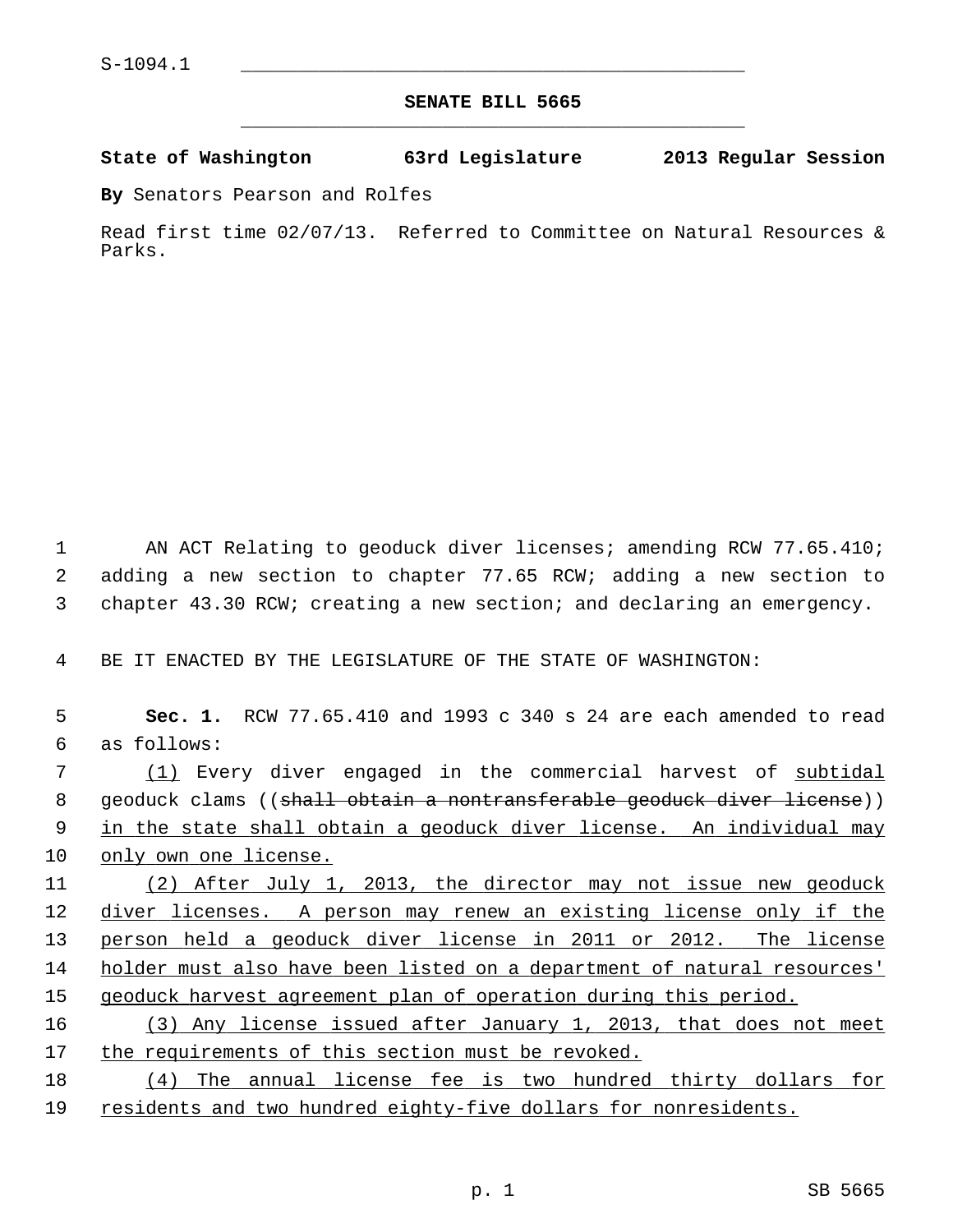(5) Geoduck diver licenses held by persons who were listed on a department of natural resources' geoduck harvest agreement plan of operation during 2011 or 2012 are transferable after July 1, 2013, and are subject to a transfer of ownership fee payable by the acquiring person in the amount of two thousand three hundred dollars for a resident and two thousand eight hundred fifty dollars for a nonresident. The transfer fee must be paid to the department. Geoduck diver licenses held by persons not listed on a department of natural resources' geoduck harvest agreement plan of operation during 2011 or 2012 are nontransferable. (6) The license holder must perform all geoduck harvesting

 personally. (7) The department shall revoke a geoduck diver license not renewed each year by December 31st. However, the director may reissue the geoduck diver license, subject to a reissue fee of two thousand three hundred dollars for a resident and two thousand eight hundred fifty dollars for a nonresident, in addition to the annual license fee.

 (8) Beginning January 1, 2015, each person applying for a geoduck 19 diver license under this section must complete the safety program established in section 4 of this act.

 NEW SECTION. **Sec. 2.** This act applies retroactively to geoduck 22 diver licenses issued on or after January 1, 2013.

 NEW SECTION. **Sec. 3.** A new section is added to chapter 77.65 RCW 24 to read as follows:

25 A holder of a geoduck diver license issued under RCW 77.65.410 26 found in violation of a department of natural resources' geoduck 27 harvest agreement two or more times must have the license revoked and 28 surrender the license. The person surrendering the geoduck diver 29 license may not hold another geoduck diver license for a period of one 30 calendar year from the date the license is surrendered. The department 31 may reissue the geoduck diver license to a different person, subject to 32 the payment of the required fees in RCW 77.65.410.

 NEW SECTION. **Sec. 4.** A new section is added to chapter 43.30 RCW 34 to read as follows:

35 (1) The department shall establish a geoduck safety advisory